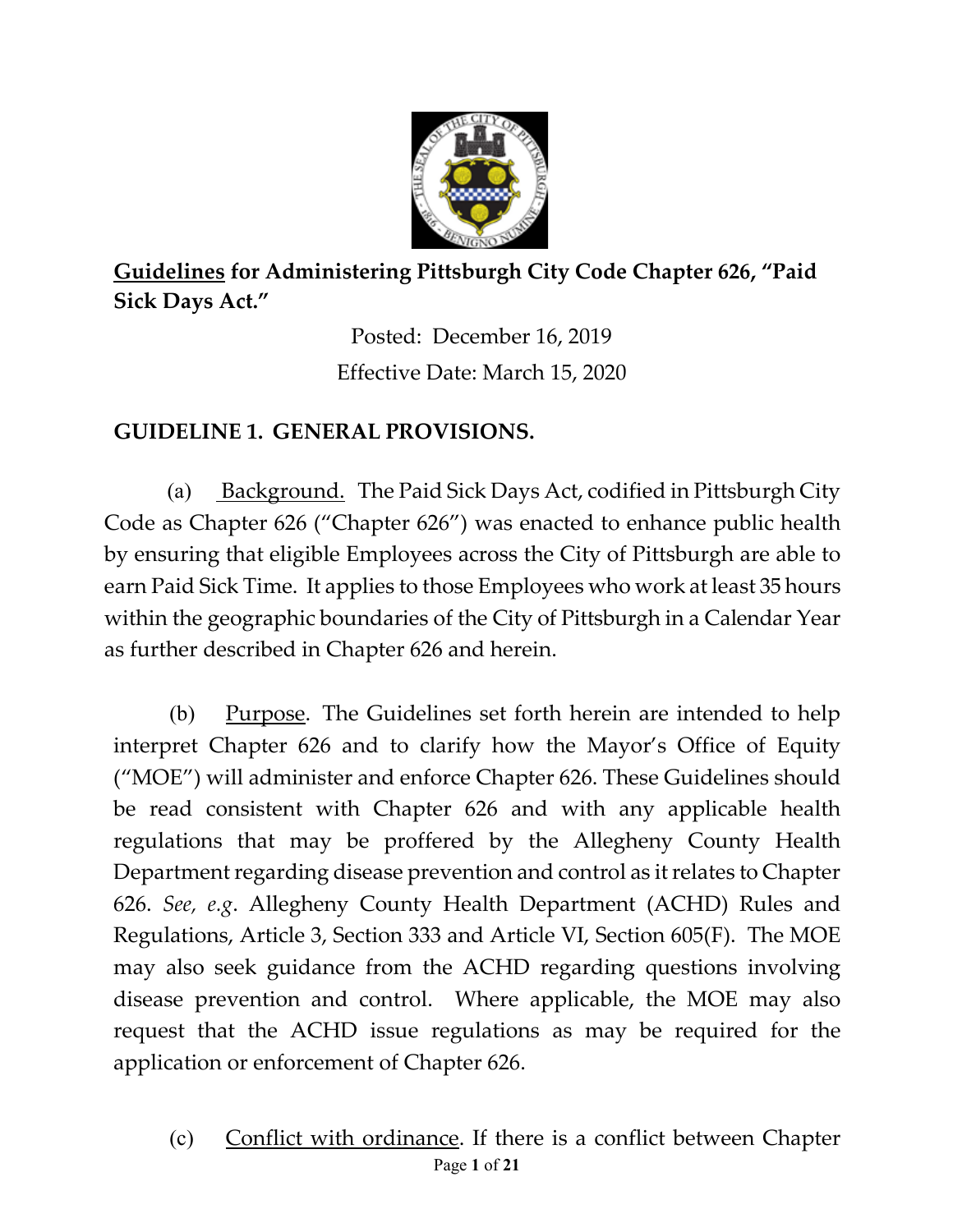626 and these Guidelines, Chapter 626 shall prevail.

(d) Expiration date. As it administers and enforces Chapter 626, the MOE may revise or replace these Guidelines or a portion thereof. These Guidelines will remain in effect until rescinded or superseded. Any updated Guidelines will be posted on the City's website at http://paidsickleave.pittsburghpa.gov.

# **GUIDELINE 2. DEFINITIONS.**

(a) Unless otherwise stated, the definitions set forth in Chapter 626 apply to these Guidelines. In addition to the definitions provided in §626.02, the following terms are included for

- (1)Agency (as referred to in Chapter 626) means the Mayor's Office of Equity.
- (2)Commission Paid Employee means an Employee whose earnings from employment are calculated in whole or in part by reference to performance measurements such as the number or dollar amount of sales.
- (3)Covered Employee means an individual employed by an Employer who performs work within the geographic boundaries of the City of Pittsburgh for at least 35 hours in a Calendar Year. The term does not include independent contractors, State or Federal employees, any member of a construction union covered by a collective bargaining unit, or Seasonal Employees.
- (4)Effective date means March 15, 2020.
- (5)Employees Covered by a Collective Bargaining Agreement means Employees who are (1) covered by a collective bargaining agreement which is in effect, or (2) covered by an expired collective bargaining agreement. For purposes of Chapter 626, it does not include any member of a construction union covered by a collective bargaining unit.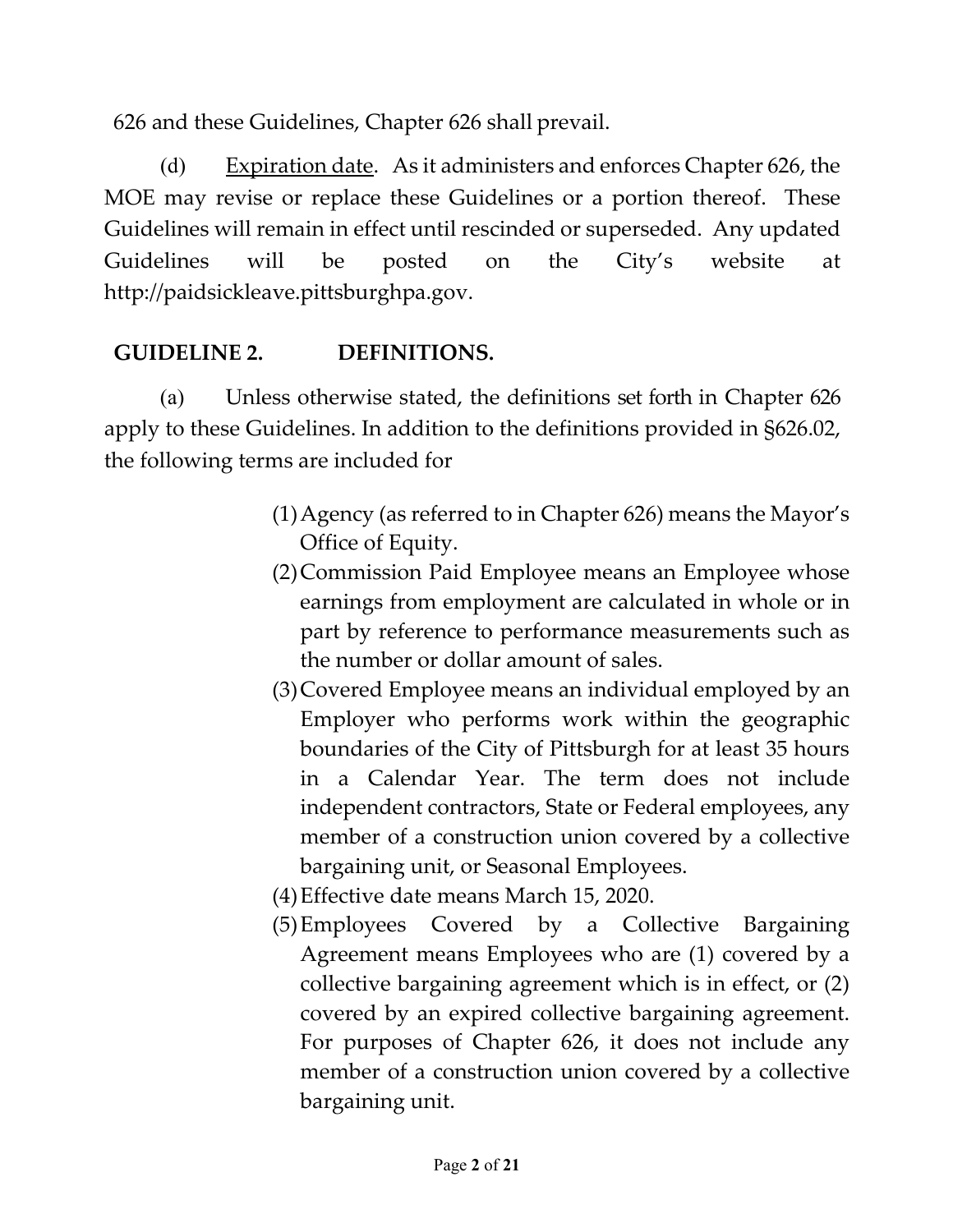- (6)Independent Contractor means one who controls the method and manner in which work is done, but for whom a business controls the results of the work. E.g., a selfemployed individual who receives a 1099-MISC tax form based on work performed for a business client who pays the contractor more than \$600 per year.
- (7)Tipped Employee means an Employee who customarily and regularly receives more than \$30 a month in tips from the same employment.

## **GUIDELINE 3. ACCRUAL OF SICK TIME.**

(a) Accrual Start Date. Accrual of Sick Time begins on the Effective Date of Chapter 626, which is March 15, 2020, as to Employees currently employed on such date by Employer at the rates specified in Chapter 626.

(b) Accrual Rates. An Employer shall provide each Employee at least one hour of Sick Time for every 35 hours worked for the Employer within the geographic boundaries of the City of Pittsburgh unless the Employer designates a higher amount.

> (1) Employees of Employers with **fifteen (15) or more**  employees shall accrue a minimum of one (1) hour of **Paid Sick Time** for every 35 hours worked for the Employer within the geographic boundaries of the City of Pittsburgh unless the Employer designates a higher amount.

> (2) Employees of Employers with **less than fifteen (15)** employees shall accrue a minimum of one (1) hour of **Sick Time** for every 35 hours worked for the Employer within the geographic boundaries of the City of Pittsburgh unless the Employer designates a higher amount. Accrual of Sick Time shall be broken down as follows:

> > Page **3** of **21 (i)** From the Effective Date until the completion of one (1) year after the Effective Date, Employees may accrue **Unpaid Sick Time.**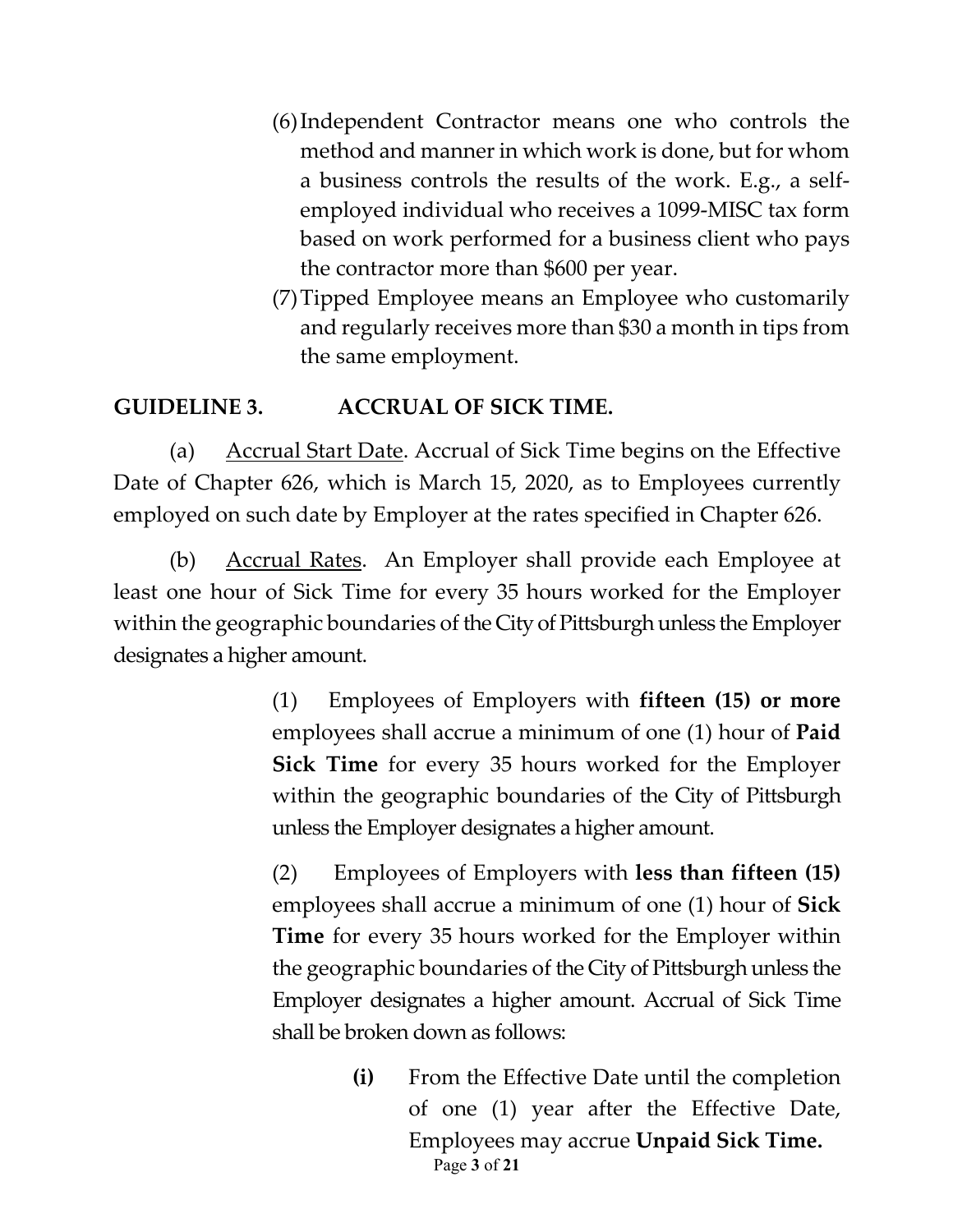(ii) Starting one year after the Effective Date, Employees may begin to accrue **Paid Sick Time**.

(c) Determining the number of Employees. For purposes of calculating the number of Employees of an Employer to determine accrual caps, the Employer should count all Employees, excluding the owner(s). If the number of Employees employed at any one time has varied over the last twelve (12) months, the Employer should use the highest number at any one time. An Employer should count part-time Employees as one Employee rather than as a fraction of an Employee. Employees should be counted whether or not they are Covered Employees.

## (d) Accrual caps based on number of employees.

(1) 15 or More Employees. Covered Employees of Employers with fifteen (15) or more Employees are permitted to accrue no more than forty (40) hours of Paid Sick Time in a Calendar Year, unless the Employer designates a higher amount.

# (2) 15 or Fewer Employees.

(i) For the first year after the effective date of Chapter 626, Covered Employees of Employers with fewer than fifteen (15) Employees are permitted to accrue no more than twenty-four (24) hours of Unpaid Sick Time, unless the Employer designates a higher amount.

(ii) After one year from the effective date of Chapter 626, Covered Employees of Employers with fewer than fifteen (15) Employees are permitted to accrue no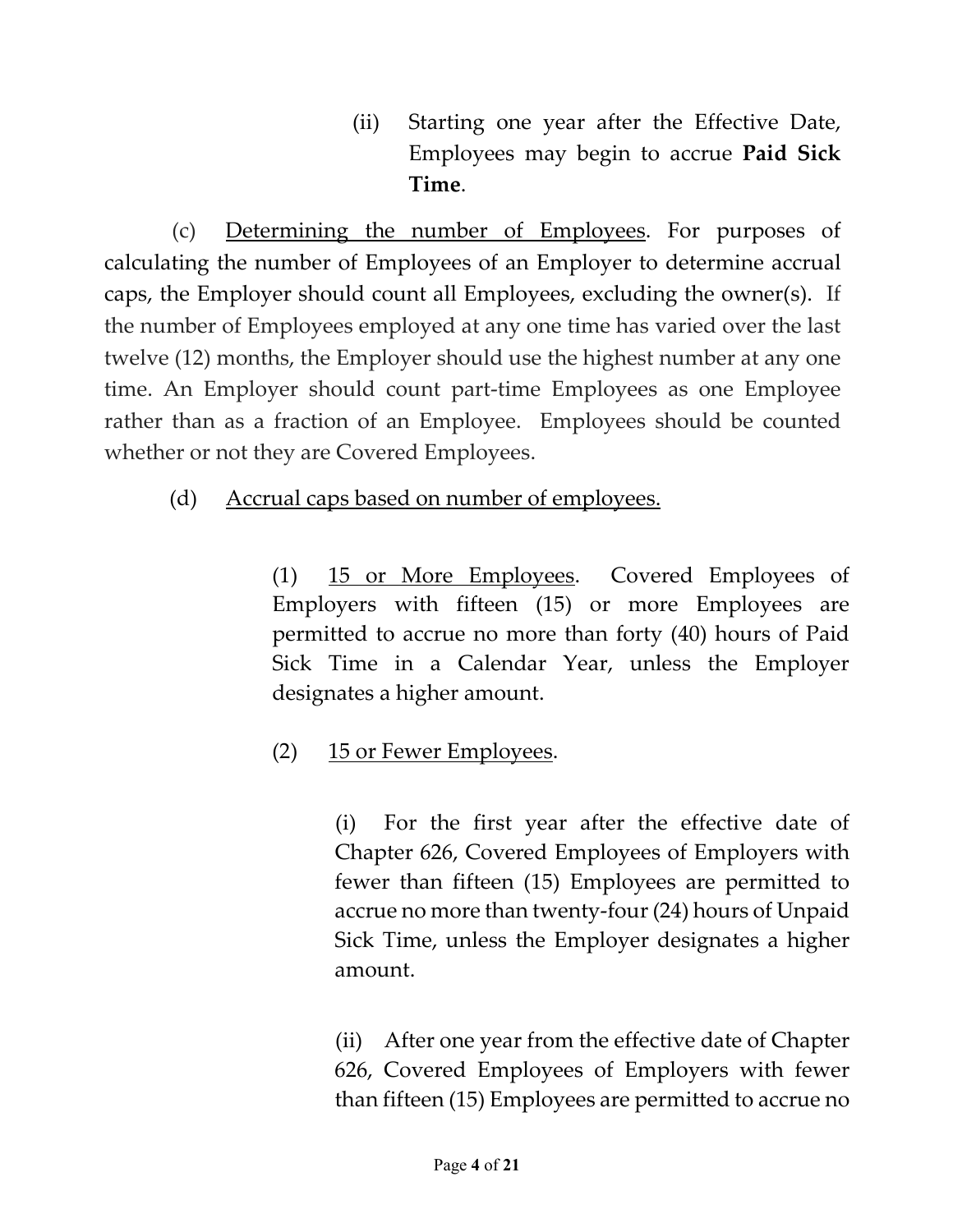more than twenty-four (24) hours of Paid Sick Time, unless the Employer designates a higher amount.

(e) FLSA-Exempt Employees. An Employee who is exempt from overtime requirements under the Fair Labor Standards Act, 29 U.S.C. Section 213(a)(1) will be assumed to work forty (40) hours per week unless the normal workweek is less than forty (400 hours per week, in which case time will accrue based on the normal workweek.

(f) Accrual increments. Sick Time is accrued in one-hour increments, unless an Employer's written policies establish the accrual of Sick Time to be in fraction of an hour increments.

### (g) Carryover of Sick Time.

(1) Accrued, unused Sick Time shall be carried over from one Calendar Year to the next up to the applicable accrual cap for a Covered Employee.

(2) Alternatively, if the Employer provides for at least the maximum number of hours of Paid Sick Time mandated by Chapter 626 (based on number of Employees) to be available as of the beginning of the Calendar Year, (i.e. "front-loads" Sick Time), it is not required to carry over the Employee's unused accrued Sick Time from the previous Calendar Year.

(3) If the Employer chooses to "front-load" Sick Time to make the yearly cap of Sick Time available to Covered Employees at the beginning of the year, it must:

> (i) ensure that the requirements for accrual and use of Sick Time in Chapter 626 are met throughout the year; and

> (ii) For Employers who make a portion of the yearly cap of Paid Sick Time available to Covered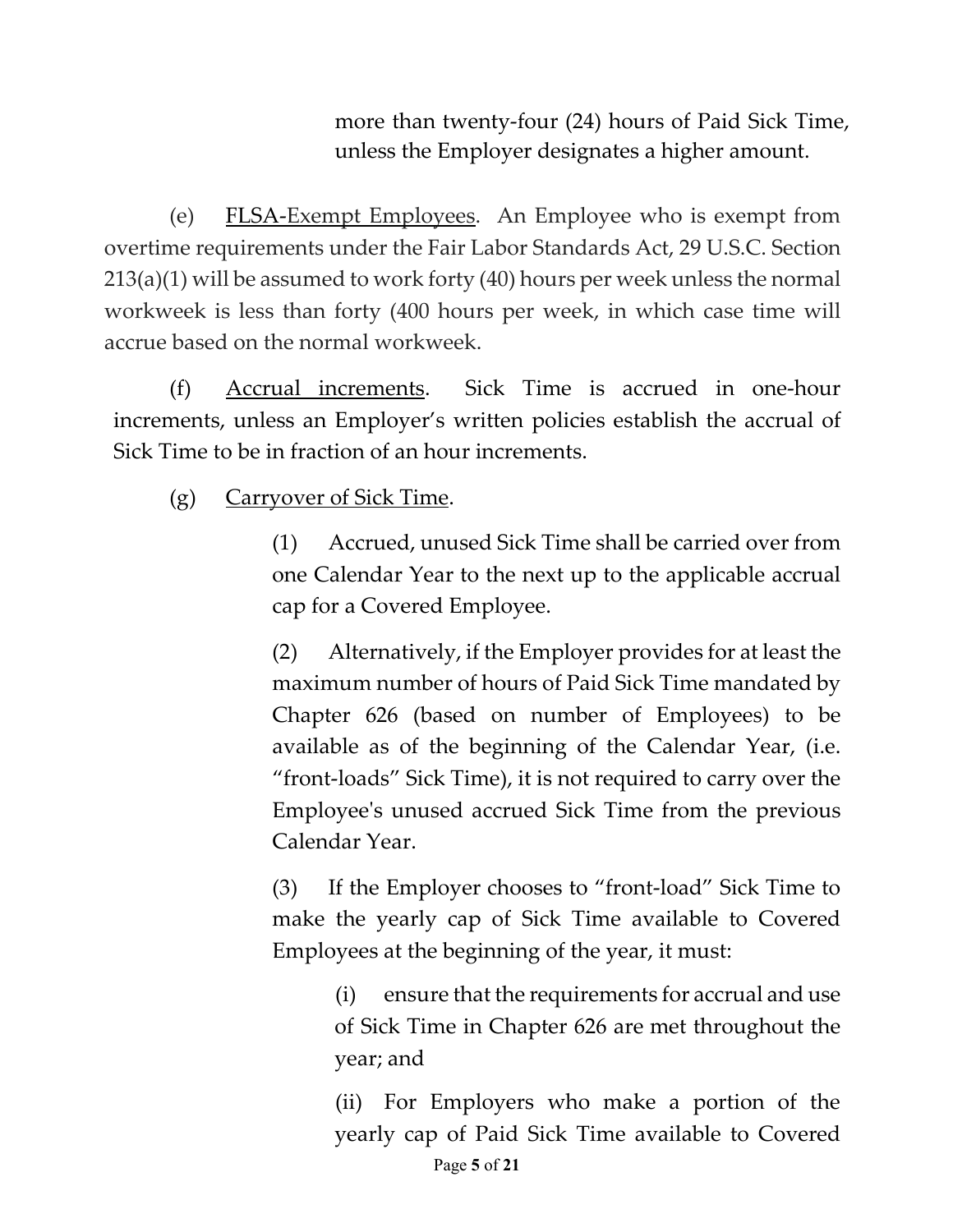Employees at the beginning of the Calendar Year, the Employer shall use a reasonable calculation, consistent with the accrual requirement set forth in Chapter 626, to ensure that the accrual meets or exceeds the amount of Paid Sick Time the Covered Employee would have otherwise accrued.

(h) Loaned Sick Time. An Employer may loan Sick Time to an Employee in advance of accrual by such Employee.

(i) Transfer of Employers. A new Employer succeeding a prior Employer at the same location shall honor all previously earned Sick Time accrued by Covered Employees and allow such Covered Employee to use that time.

(j) Equivalent or excess paid leave policies. If an Employer has a paid leave policy and makes available an amount of paid leave sufficient to meet the accrual requirements of Chapter 626 and that paid leave can be used for the same purposes and under the same conditions as Sick Time under Chapter 626, that Employer is not required to provide additional Sick Time. Paid leave benefits provided by an Employer in excess of what is required by Chapter 626 are not subject to the requirements of Chapter 626.

 $(k)$  Paid Leave under CBA. If an Employer with a Collective Bargaining Agreement makes available an amount of paid leave sufficient to meet the accrual requirements of Chapter 626 and that paid leave can be used for the same purposes and under the same conditions as Sick Time under Chapter 626, that Employer is not required to provide additional Sick Time.

### **GUIDELINE 4. EMPLOYMENT BASED OUTSIDE CITY.**

An Employee who works for an Employer located outside of the geographic boundaries of the City of Pittsburgh but who performs work within the geographic boundaries of the City of Pittsburgh is a Covered Employee once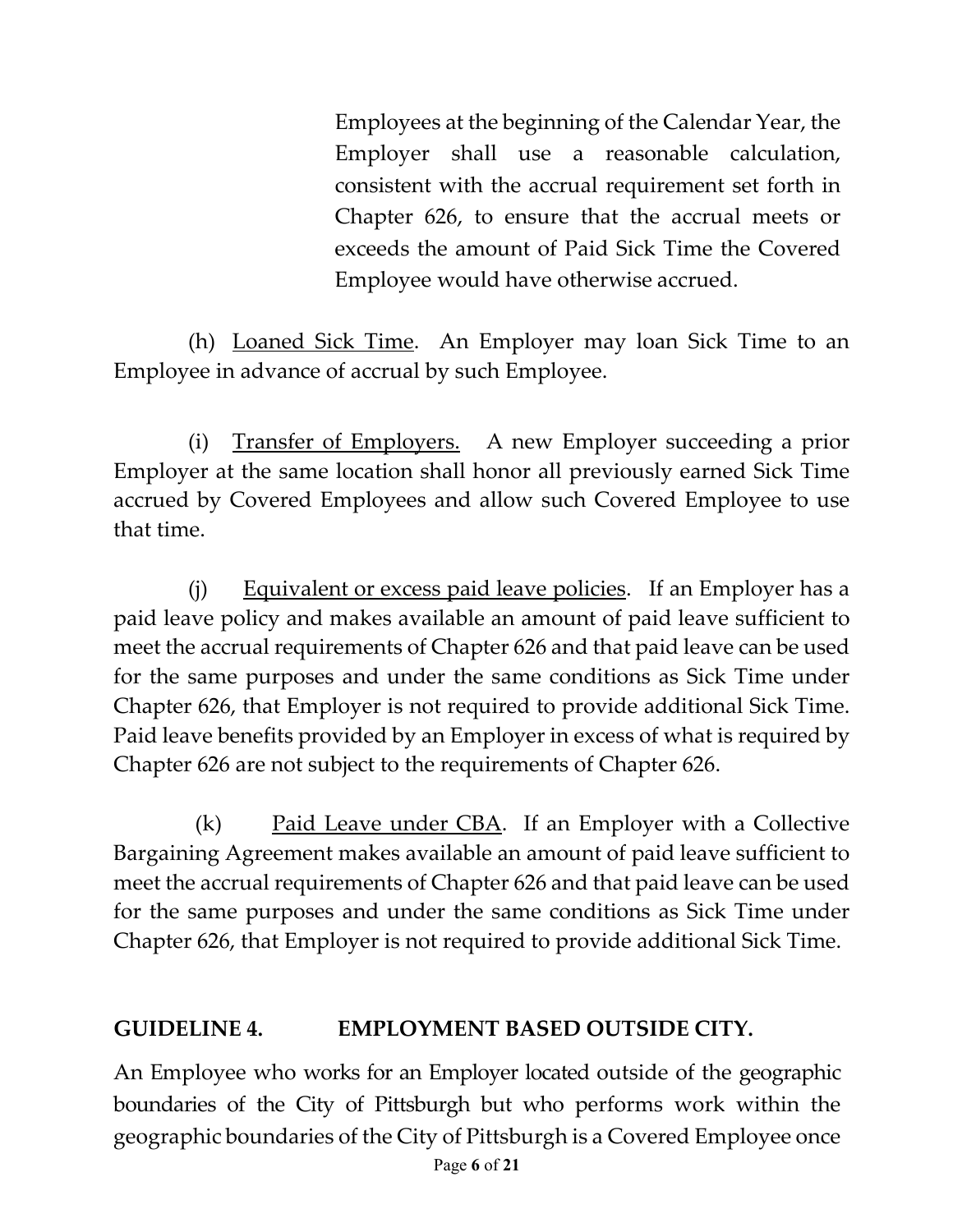the Employee performs at least 35 hours of work within the geographic boundaries of the city in a Calendar Year.

- (a)In such instance, only the work performed within the City of Pittsburgh is required to be included in the computation of accrued Sick Time.
- (b)The within-Pittsburgh portion of regular travel time into and out of the City, such as that performed by truck drivers or delivery services, may be calculated by reference to the average travel time for the particular route.

## **GUIDELINE 5. USE OF EARNED SICK TIME.**

(a) Authorized use. A Covered Employee is entitled to use accrued Sick Time for an absence from work for any use authorized by Chapter 626.

(b) Employment period prior to use. The use of accrued Sick Time may begin on the 90<sup>th</sup> calendar day following a Covered Employee's commencement of employment

(c) Transfer to work site outside City of Pittsburgh. An Employer shall continue to allow a Covered Employee to use previously earned Sick Time accrued under Chapter 626 after that same employee transfers to a separate division, entity or location for a work site for the same Employer located outside the city.

(d) Requests and prior notification of use. Advance *written*  requests to use Sick Time are permitted but not required. At minimum, an advance *oral* request must be provided to the Employer by a Covered Employee for the use of Sick Time according to the requirements of Chapter 626. The request shall include the anticipated duration of the absence when possible.

(e) Employer advanced notification policies. An Employer is permitted to maintain its own reasonable advanced notification policy to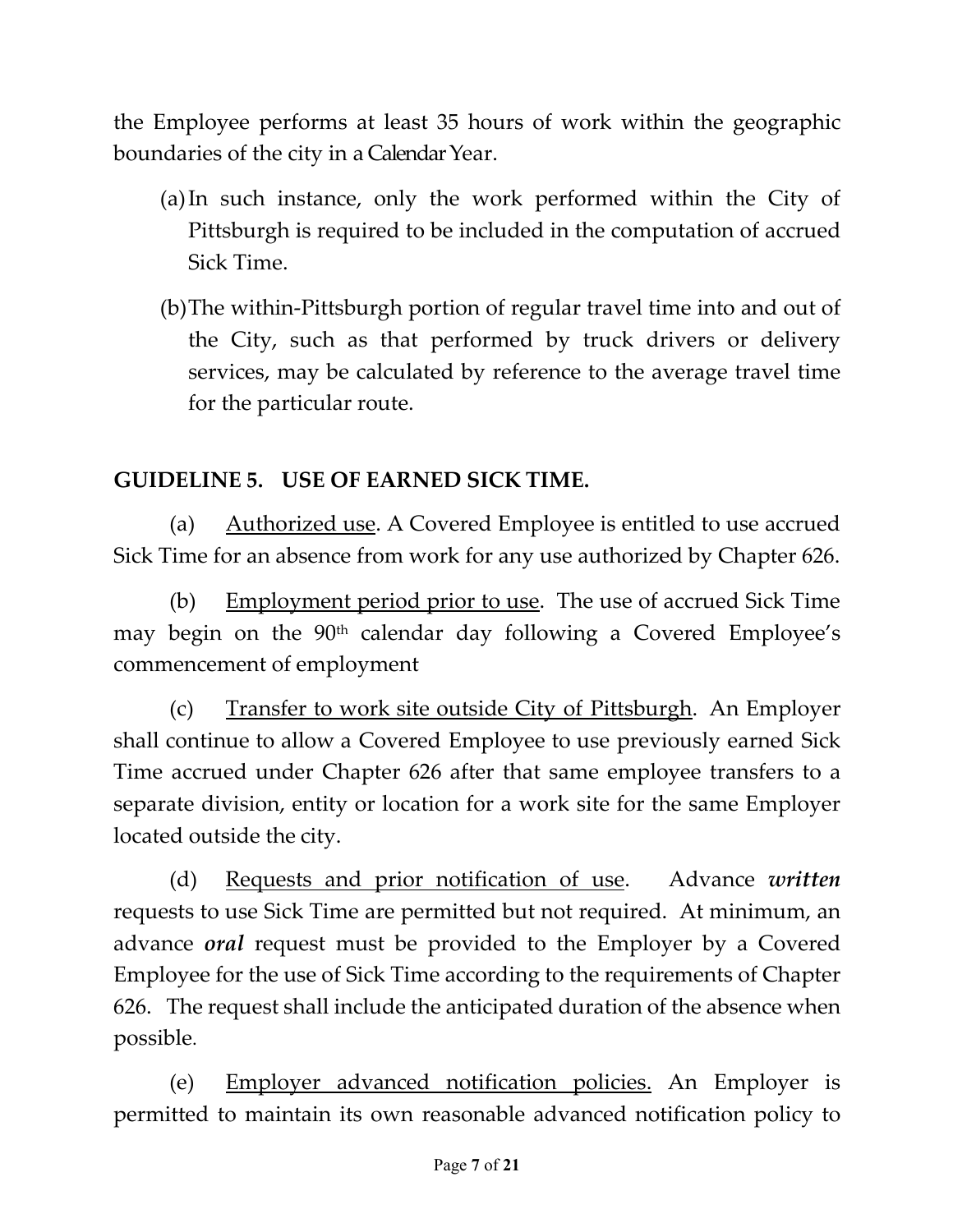state how soon before a shift a Covered Employee must make an oral request to use Sick Time. In the absence of any such policy, an oral request shall be provided to an Employer at least one (1) hour prior to the start of the affected employee's shift where it is possible to do so. A Covered Employee must make a good faith effort to notify the Employer as soon as possible regarding the need to use Sick Time.

> (1) Foreseeable circumstances. If the need for the use of Sick Time is foreseeable, such as a prior scheduled appointment with a Health Care Professional, the Employer may include in its advanced notification policy a requirement for advanced notice of a Covered Employee's intention to use Sick Time. The advance notice requirement should not exceed seven (7) days prior to the date that the requested use of Sick Time is to begin. A Covered Employee shall make a reasonable effort to schedule the use of Sick Time in a manner that does not unduly disrupt the Employer's operations.

> (2) Unforeseeable circumstances or inability to provide stated advanced notice. If the need for the use of Sick Time is unforeseeable or the Covered Employee is unable to provide the stated required advanced notice for a fore seeable absence (e.g. seven  $(7)$  days), the Employer must still allow the employee to use accrued Sick Time for a qualified absence. In such instance, the Covered Employee must make a good faith effort to notify the Employer as soon as possible as to the need to use Sick Tim.

(f) Use increments. A Covered Employee may use accrued Sick Time in the smaller of hourly increments or the smallest increment that the Employer's payroll system uses to account for absences or use of other time.

 $(g)$  No requirement to find replacement. An Employer may not require that a Covered Employee making use of accrued Sick Time search for or find a replacement worker to cover the hours during which the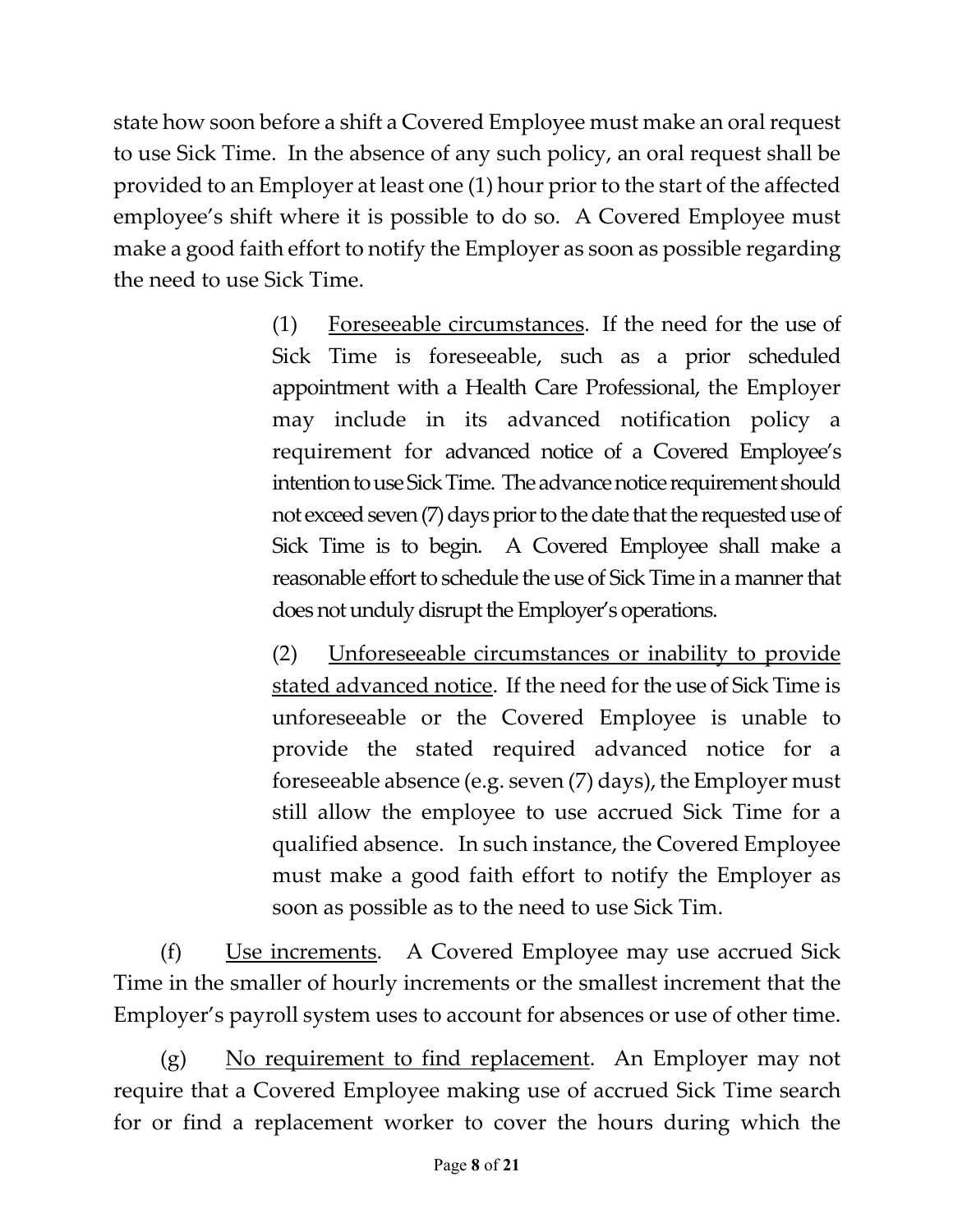employee is using Sick Time as a condition for providing such Sick Time.

# **GUIDELINE 6. VERIFICATION PROCEDURES.**

(a) In general. For the use of Sick Time that lasts three (3) or more full consecutive days, an Employer may require the Covered Employee to present reasonable documentation that the Sick Time has been used for a purpose covered by Section 626; however, it may not require that the documentation specify the precise nature of the illness. As an example, documentation signed by a Health Care Professional indicating that Sick Time is necessary shall be considered reasonable documentation.

(b) Employee privacy. Other than reasonable documentation required for absences spanning three (3) or more full consecutive days, an Employer shall not require a Covered Employee making use of Sick Time to explain the specific details or nature of the employee's or an employee's family member's medical condition.

(c) Confidentiality of information. If an Employer possesses any health information about a Covered Employee or that employee's family member, the Employer should treat such information as confidential and take reasonable steps to protect its confidentiality. No such information should be disclosed except to the affected employee or with the prior written permission of the employee in accordance with applicable law/regulations.

(d) FMLA Exception. When a Covered Employee's absence is covered by Chapter 626 and may also be covered by the federal Family and Medical Leave Act ("FMLA"), an Employer does not violate §626.04(e) by seeking medical certification required by the FMLA for that absence, regardless of its length.

## **GUIDELINE 7. RATE OF PAY FOR USE OF PAID SICK TIME.**

(a) Use of base rate of pay. As provided in  $\S626(i)$ , "Paid Sick Time" is defined as time off from employment that is provided by an Employer for the purposes described in §626.04, and that is "compensated at the same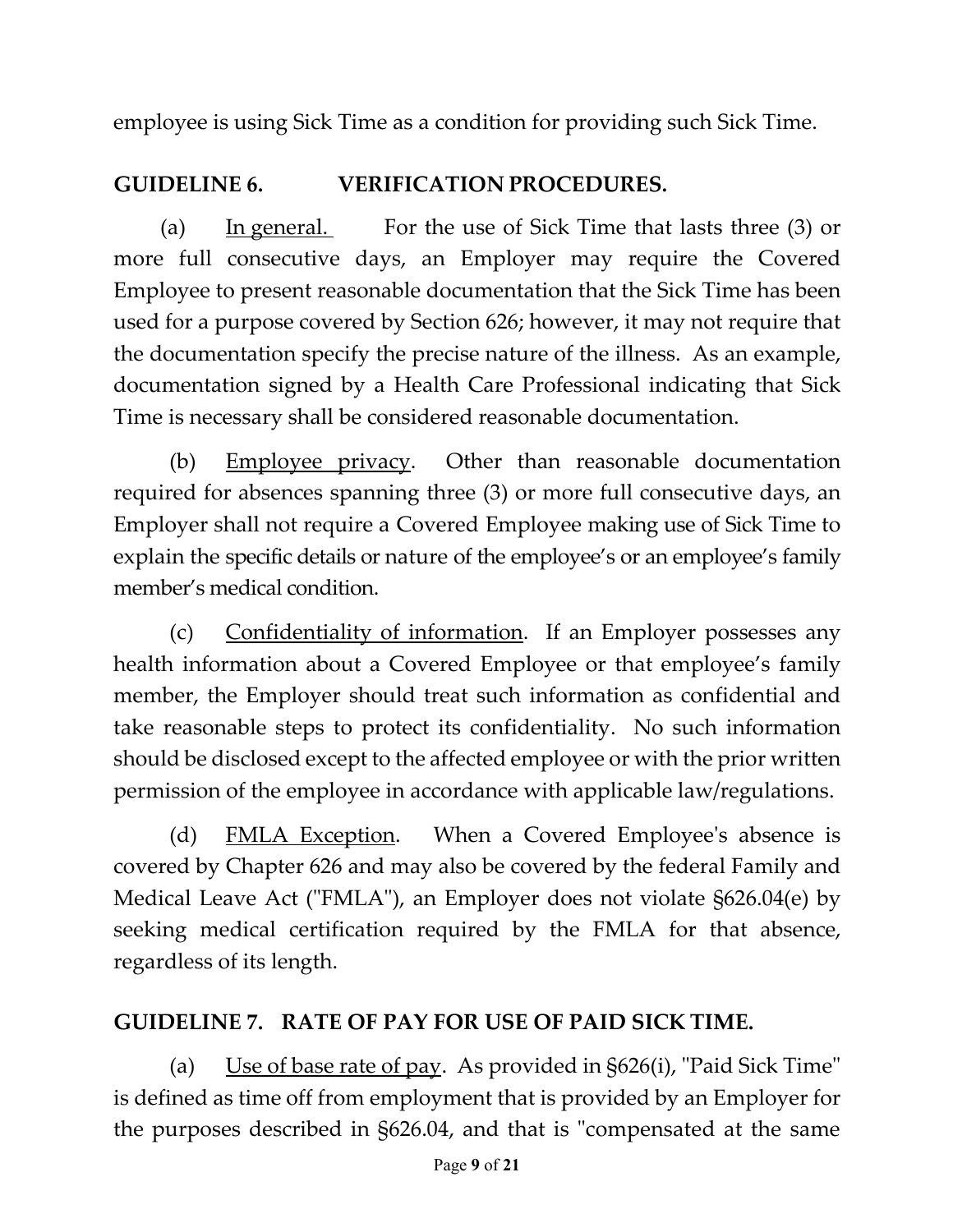base rate of pay and with the same benefits, including health care benefits, as an employee would have earned at the time of their use of the Paid Sick Time."

> (1) Covered Employees who are compensated based on a set salary or on time worked at a fixed hourly rate shall be compensated for any accrued Paid Sick Time based on the same rate as they would normally earn from work.

> (2) Tipped Employees and Commission Paid Employees shall be compensated for any accrued Paid Sick Time at a rate not less than the minimum hourly rate for hours worked, as required under the Pennsylvania Minimum Wage Act of 1968, 43 P.S. 333.104(a). Rate of pay shall be the base rate of pay and shall not include lost tips or commissions.

> (3) The Employer is required to compensate the Covered Employee only at his or her regular hourly rate (or at minimum wage) whether or not the Employee has earned or could have earned pay at an overtime rate during some part of the relevant pay period.

(b) Sample calculations of normal hourly compensation. An Employer shall calculate a Covered Employee's normal hourly compensation using a reasonable calculation based on the hourly rate that an employee would have earned for the time the employee used Paid Sick Time. Examples for specific types of rates include, but are not limited to:

> (1) Piece rate. For a Covered Employee paid partially or wholly on a piece rate basis (i.e. paid for each unit of production at a fixed rate), dividing the total earning by the total hours worked in the most recent work week in which the employee performed identical or substantially similar work to the work the employee would have performed had the employee not used Paid Sick Time.

> Page **10** of **21** (2) Salaried employees. For a salaried Covered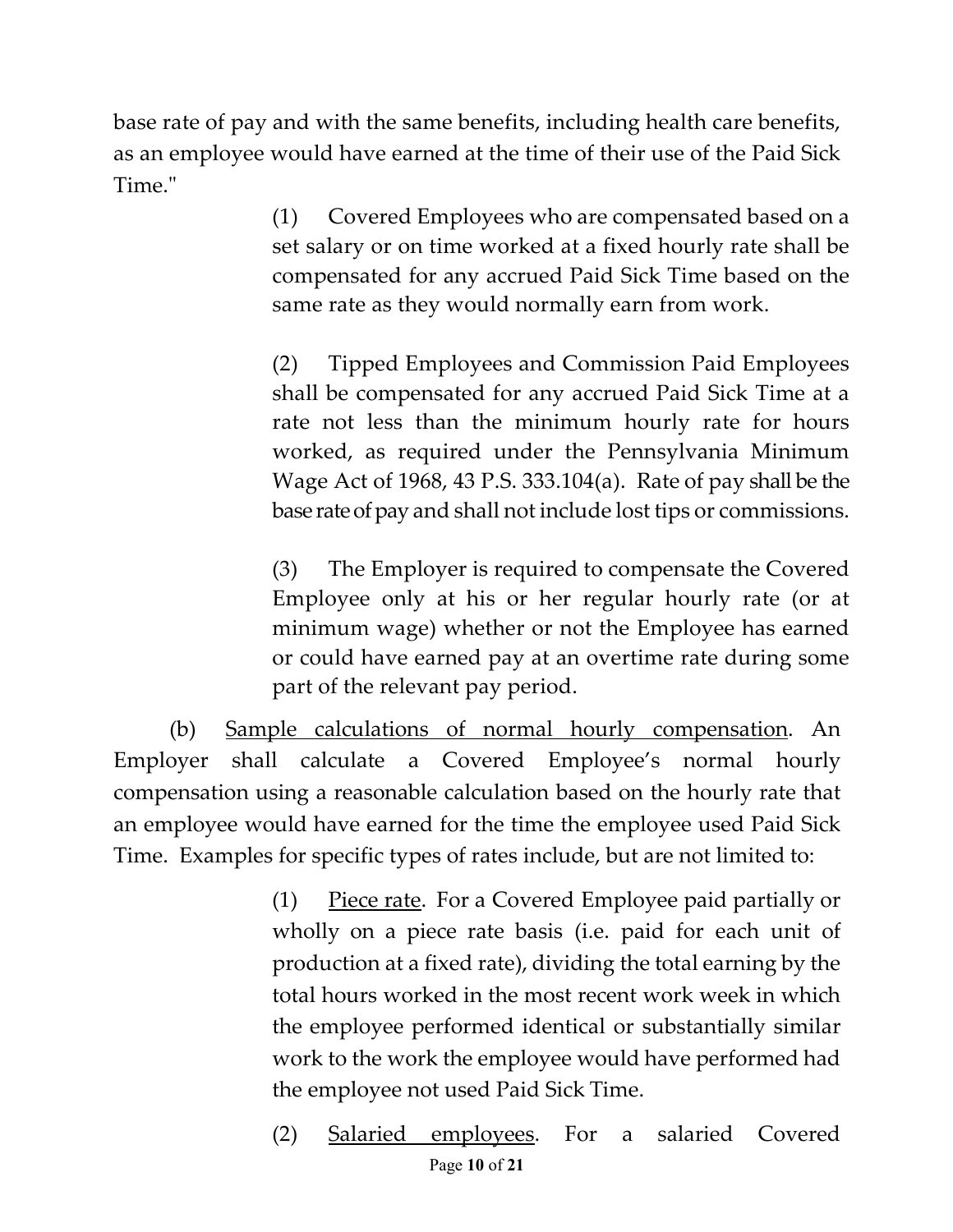Employee, dividing the gross annual salary by 52 to determine the employee's weekly salary, and then dividing the weekly salary by the number of hours in the employee's normal work week, even if the employee actually works more or fewer hours in a particular work week.

(3) Fluctuating pay. For a Covered Employee whose hourly rate of pay fluctuates:

- (i) Where the Employer can identify the hourly rates of pay for which the Covered Employee was scheduled to have worked, a calculation equal to the scheduled hourly rates of pay the employee would have earned during the period in which Paid Sick Time is used.
- (ii)Where the Employer cannot identify the hourly rates of pay which the Covered Employee would have earned if the employee worked, a calculation based on the employee's average hourly rate of pay in the current and preceding 30 days, whichever yields the higher hourly rate.

(4) Shift of indeterminate length. For a Covered Employee scheduled to work a shift of indeterminate length (e.g., a shift that is defined by business needs rather than a specific number of hours), the rate of pay may be calculated by multiplying the employee's normal hourly compensation by the total hours worked by a replacement Employee in the same shift, or similarly situated Employees who worked that same or a similar shift.

**GUIDELINE 8. RECOMMENDED TIME OF PAYMENT OF PAID SICK TIME.**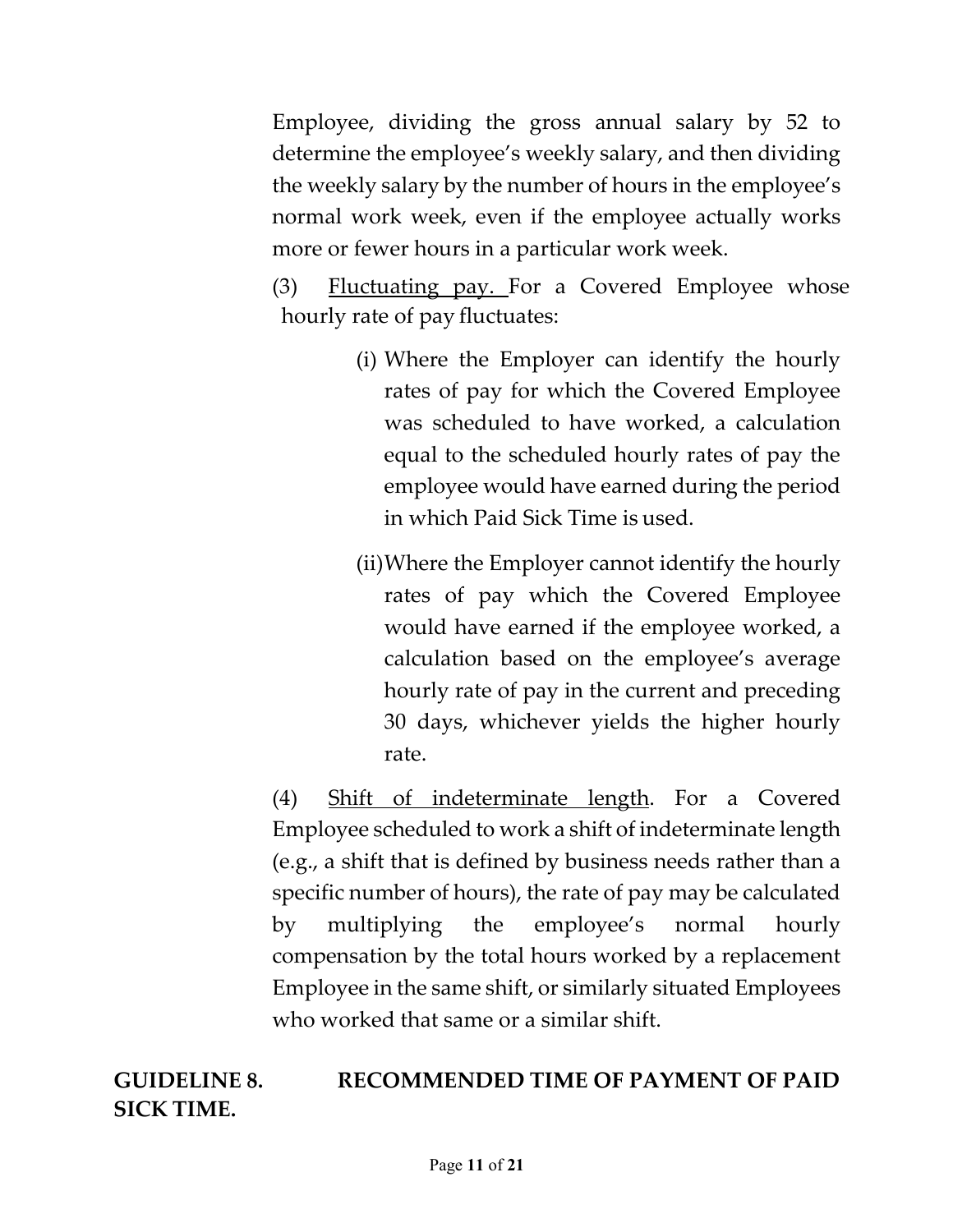(a) Employer not requiring verification. Unless an Employer requires verification for use of Paid Sick Time of three (3) or more full consecutive days, it is recommended that an Employer pay for accrued Paid Sick Time to a Covered Employee no later than the payday for the pay period in which the Paid Sick time was used by that employee. The ultimate choice of time of payment must comply with applicable wage payment laws.

(b) Employer requiring verification. If an Employer requires verification of the use of Paid Sick time of three (3) or more full consecutive days as provided by Chapter 626 and Guideline 6 herein, it is recommended that an Employer provide Paid Sick Time no later than the payday for the pay period during which verification is provided to theEmployer. The ultimate choice of time of payment must comply with applicable wage payment laws.

# **GUIDELINE 9. BREAKS IN SERVICE.**

(a) General. Except as provided in this Guideline, a Covered Employee who is rehired by the same Employer, whether at the same or a different location, within six (6) months following separation from employment with that Employer shall have any previously accrued Paid Sick Time reinstated and available for use at the time of recommencement of employment.

(b) No requirement for Employer to pay out unused sick time. An Employer is not required to provide financial or other reimbursement to a Covered Employee upon that employee's termination, resignation, retirement or other separation from employment for unused Sick Time that has accrued. An Employer may choose, but is not required, to pay a Covered Employee for any portion of that employee's unused accrued Paid Sick Time at the time the employee separates from employment. However, if that employee is rehired by the same Employer within six (6) months after having received a payout of Paid Sick Time, the Employer is not required to reinstate the Paid Sick Time that was paid out to the employee at the time of separation.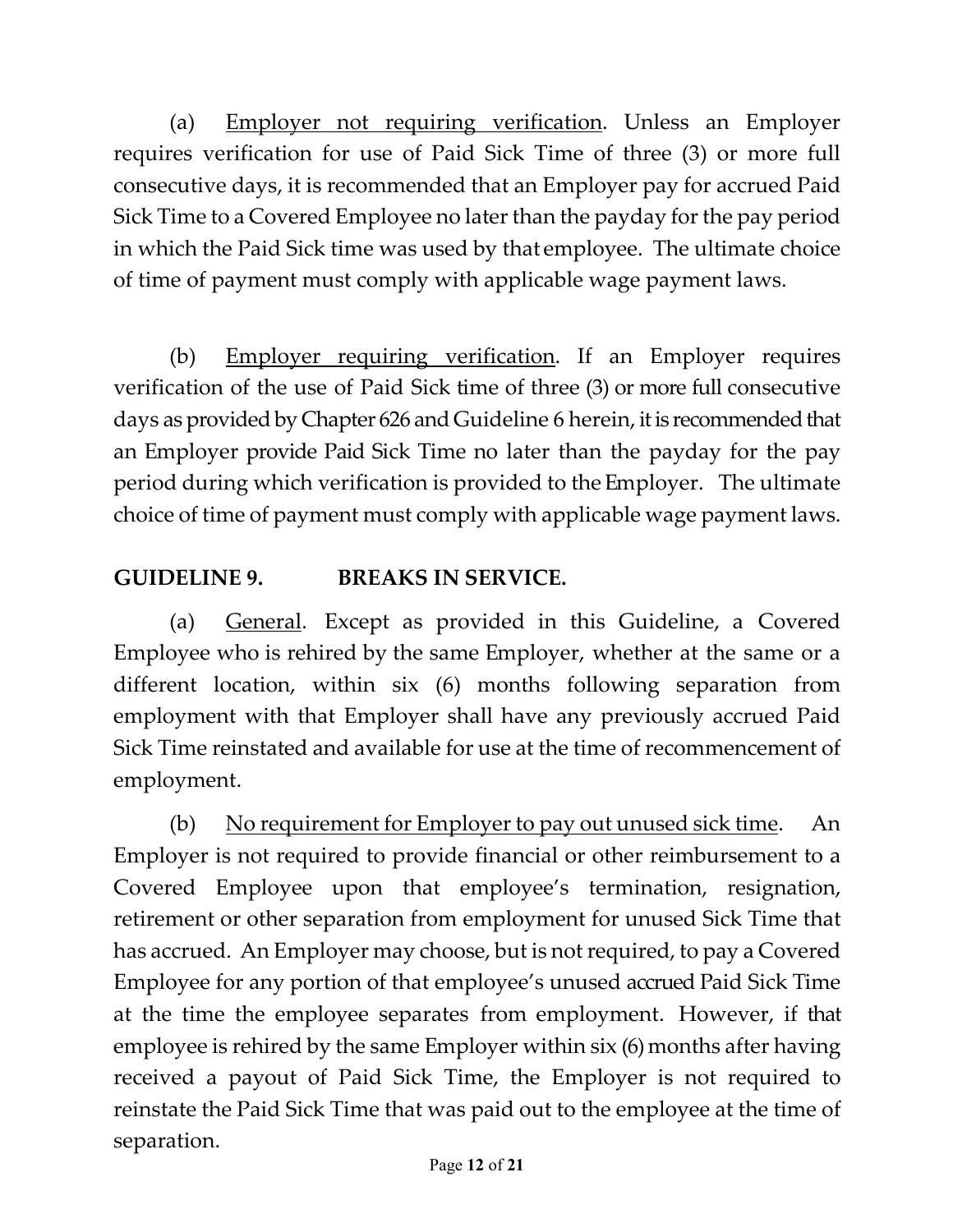# **GUIDELINE 10. EMPLOYER NOTIFICATION OF PAID SICK TIME AND RECORD RETENTION.**

(a) Notice of time accrued. It is recommended that Employers choose a reasonable system for providing notification of accrued Sick Time, including listing updated amounts of Sick Time available on pay stubs (e.g., regular payroll statements) or in an online system where employees can access the information.

(b) Records retention. Employers shall retain records required under Chapter 626 documenting hours worked by Employees and Sick Time taken by Covered Employees for a period of two (2) years. It shall allow the MOE to have access to these records with appropriate notice and at a mutually agreeable time to monitor compliance with the requirements of Chapter 626.

(c) Presumption in absence of records. If an issue arises as to the entitlement of an Employee to Sick Time under Chapter 626, if the Employer does not maintain or retain adequate records documenting hours worked and Sick Time used or does not allow the MOE to have reasonable access to the records, it shall be presumed that the Employer has violated Chapter 626 absent clear and convincing evidence otherwise presented.

### **GUIDELINE 11. NOTICE AND POSTING.**

(a) Content of Sign. An Employer shall display a sign at each worksite that provides notice of employee rights to Sick Time under Chapter 626, available limits, and terms of use. The sign must also provide notice that retaliation against employees who request or use Sick Time is prohibited and that a Covered Employee has the right to file a complaint with the MOE if Sick Time authorized by Chapter 626 is denied by the Employer or if the employee is retaliated against for requesting or using accrued Sick Time. A sample sign for this purpose (Notice Form) is provided on the City's website at http://paidsickleave.pittsburghpa.gov.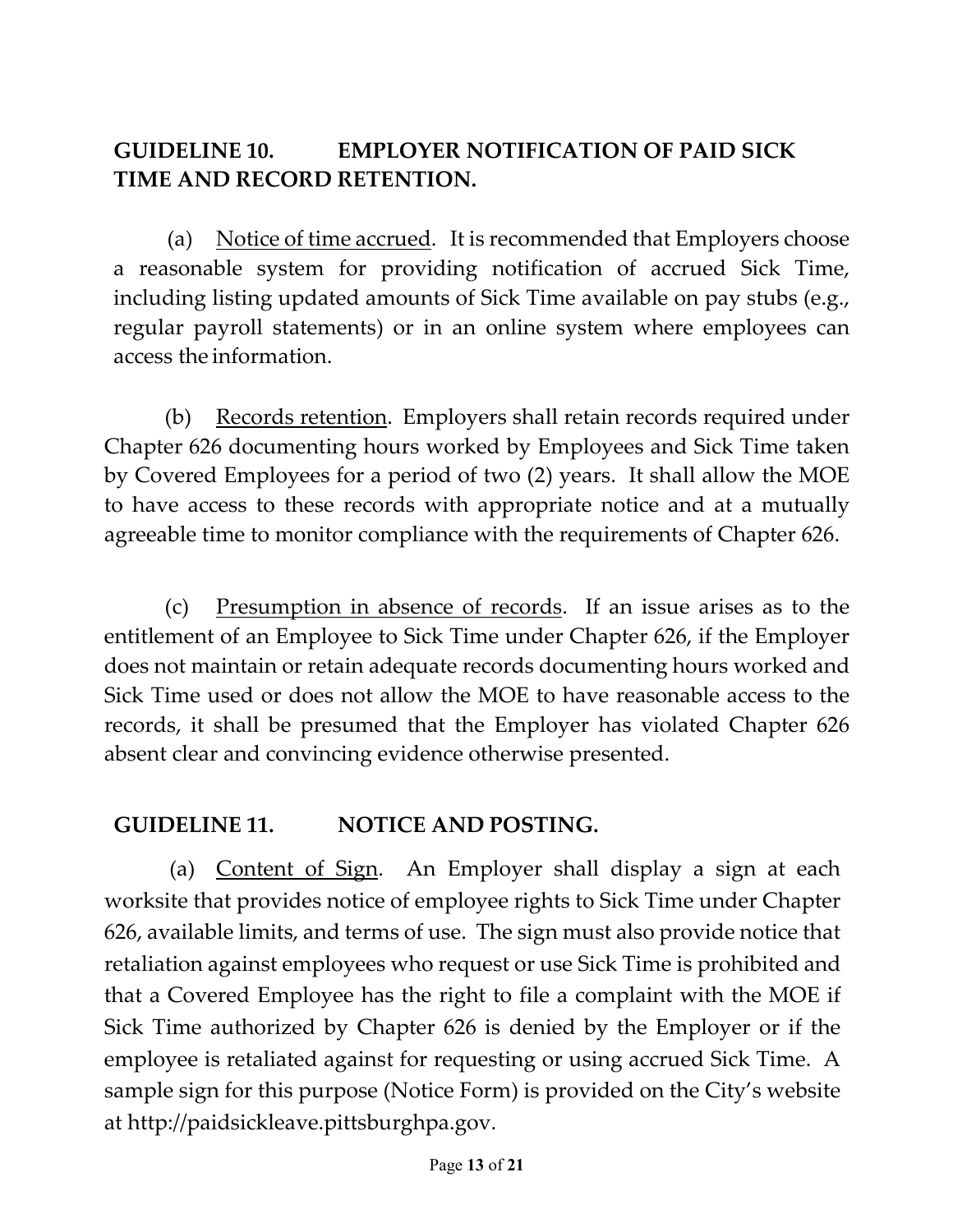(b) Display of sign; timing. Employers must display the sign, in a conspicuous and accessible location where any of their employees work, in English, Spanish, and any other primary languages of the employees at the particular workplace. If display of a sign is not feasible, including a situation where the employee works remotely or does not have a regular workplace, Employers may provide the sign on an individual basis in the employee's primary language in a physical or electronic format that is reasonably conspicuous and accessible.

(c) Size of sign. Each sign displayed in accordance with this Guideline must be at least 8.5 inches by 11 inches in area.

(d) Multi-lingual materials. By the Effective Date, the MOE shall begin to develop multilingual versions of written notices and forms required for the implementation and enforcement of Chapter 626.

(e) Complaint Forms. Complaint forms as further discussed in Guideline 14 shall be posted at [http://paidsickleave.pittsburghpa.gov](http://paidsickleave.pittsburghpa.gov/) or are available in paper form at the MOE.

(f) Violation of notice requirements. An Employer found to have willfully violated this notice provision of this Guideline shall be subject to a fine not to exceed \$100 for each offense.

### **GUIDELINE 12. RETALIATION PROHIBITED.**

(a) Prohibition. An Employer may not transfer, demote, discharge, suspend, reduce hours, or directly threaten such actions against a Covered Employee who requests or uses accrued Sick Time, reports or attempts to report a violation of these Guidelines or Chapter 626 of the Pittsburgh City Code, participates or attempts to participate in an investigation or proceeding under these Guidelines or Chapter 626 of the Pittsburgh City Code, or otherwise exercises any rights afforded under Chapter 626 of the Pittsburgh City Code. Retaliation may include the following: considering use of Sick Time in performance reviews or setting wages, disciplining or terminating Covered Employees for using accrued Sick Time, reporting or threatening to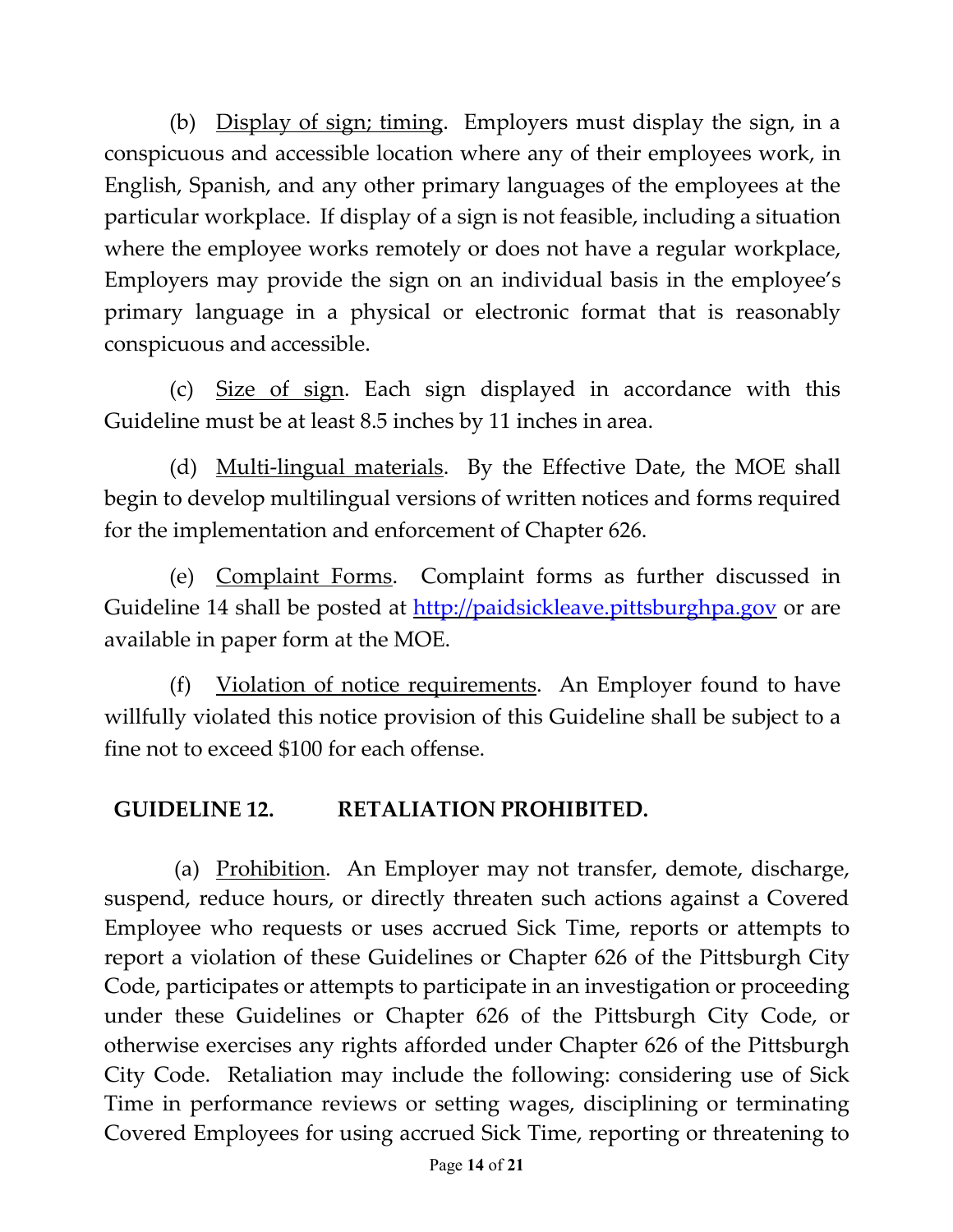report an Employee or Employee's family member to law enforcement in connection with the use of Sick Time, or discouraging or denying Covered Employees from using their accrued Sick Time. For example, an Employer may not establish a point system in which Employees receive points for using their Sick Time, and after receiving a specific number of points, the Employee is terminated.

(b) Action allowed if not qualified use. The prohibition against retaliation does not prevent an Employer from taking reasonable action (e.g., discipline) when a Covered Employee's use of Sick Time is not for a qualified use enumerated in Section 626.04 of Chapter 626.

# **GUIDELINE 13. COORDINATION WITH OTHER POLICIES.**

(a) More generous policies. Nothing in Chapter 626 shall be construed to discourage or prohibit an Employer from adopting or retaining a paid sick time policy that is more generous than the requirements set forth in Chapter 626.

(b) No diminishment of other obligations. Nothing in Chapter 626 shall be construed as diminishing the obligation of an Employer to comply with any contract, collective bargaining agreement, employee benefit plan or other agreement providing more generous sick time to an employee than required here.

(c) No diminishment of rights of public employees. Nothing in Chapter 626 shall be construed as diminishing the rights of public employees regarding sick time or the use of sick time as provided in the laws of Pennsylvania.

(d) Additional purposes. Employers are not prevented from permitting use of Paid Sick Time for additional purposes.

### **GUIDELINE 14. ADMINISTRATION**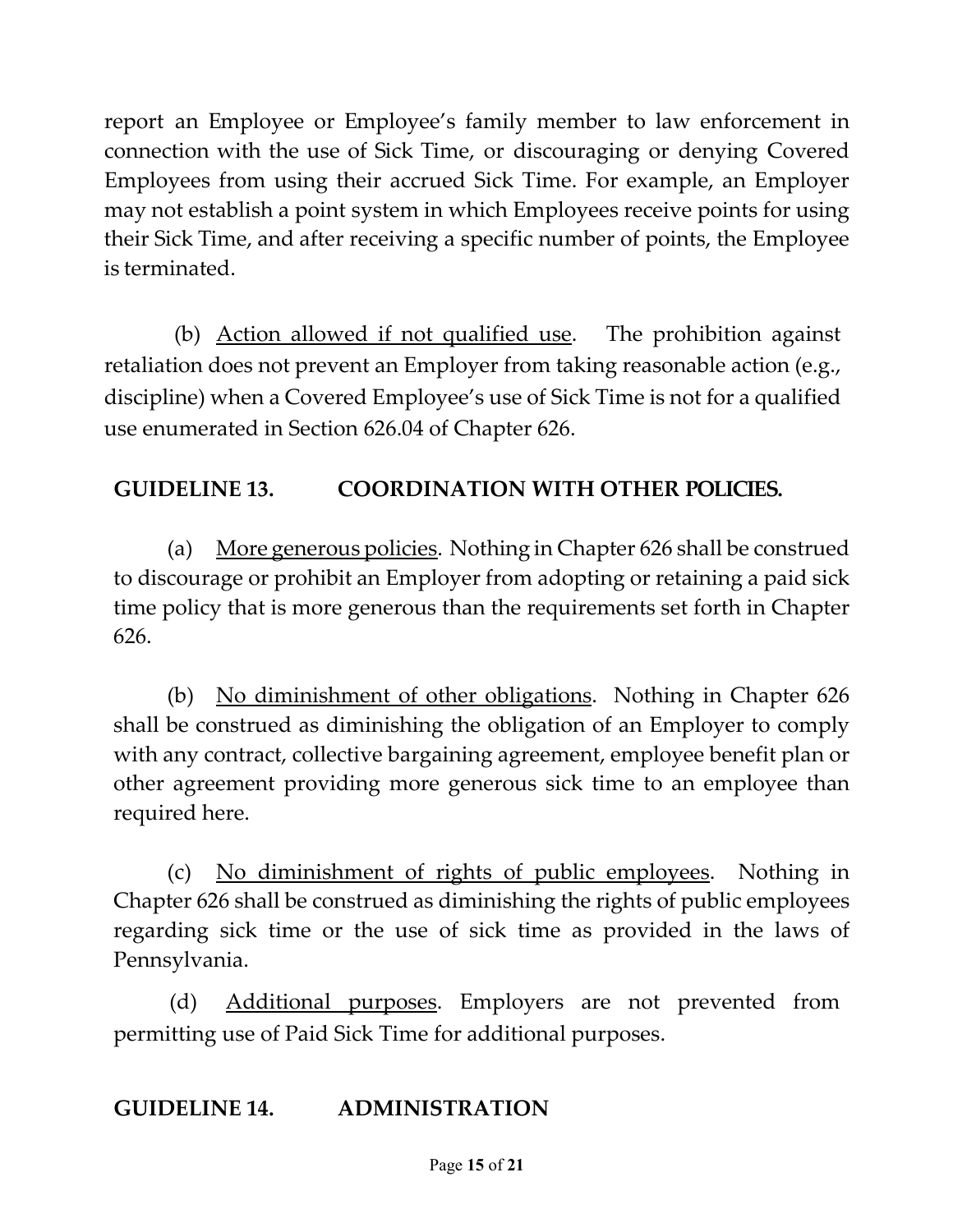(a) Voluntary compliance. During the period beginning with the filing of a complaint and ending with a final determination under Chapter 626, the MOE shall attempt to resolve any alleged violations or failures to comply through voluntary compliance. In resolving a complaint through voluntary compliance, the MOE will seek a just resolution and obtain assurances that the respondent has satisfactorily remedied any violations and will take action to assure present and future compliance.

(b) Filing of complaints.

(1) Complaint must be timely filed. The MOE will not investigate an alleged violation of Chapter 626 of the Pittsburgh City Code unless the allegation is the subject of a complaint filed by, or on behalf of, an aggrieved employee within six (6) months from the date of the alleged violation in accordance with Chapter 626 and these Guidelines. Complaints may be emailed or a hard copy may be mailed to the MOE.

(2) Jurisdiction. Upon receiving a complaint, the MOE shall determine if the complaint falls under the scope of Chapter 626 of the Pittsburgh City Code.

i. If the MOE determines the complaint falls under the scope of Chapter 626 of the Pittsburgh City Code, the Chief Equity Officer shall assign the complaint to an investigator.

ii. Unless a complaint is filed anonymously, if the Chief Equity Officer determines the complaint does not fall under the scope of Chapter 626 of the Pittsburgh City Code, the Chief Equity Officer shall send written notice to the employee or the employee's representative giving a clear and concise explanation of the reasons why the complaint does not fall under the scope of Chapter 626 of the Pittsburgh City Code. The MOE shall not take any further actions under the complaint.

(3) Forms and procedures. The MOE may prescribe forms and additional administrative procedures for filing complaints. A Complaint Form may be found at http://paidsickleave.pittsburghpa.gov.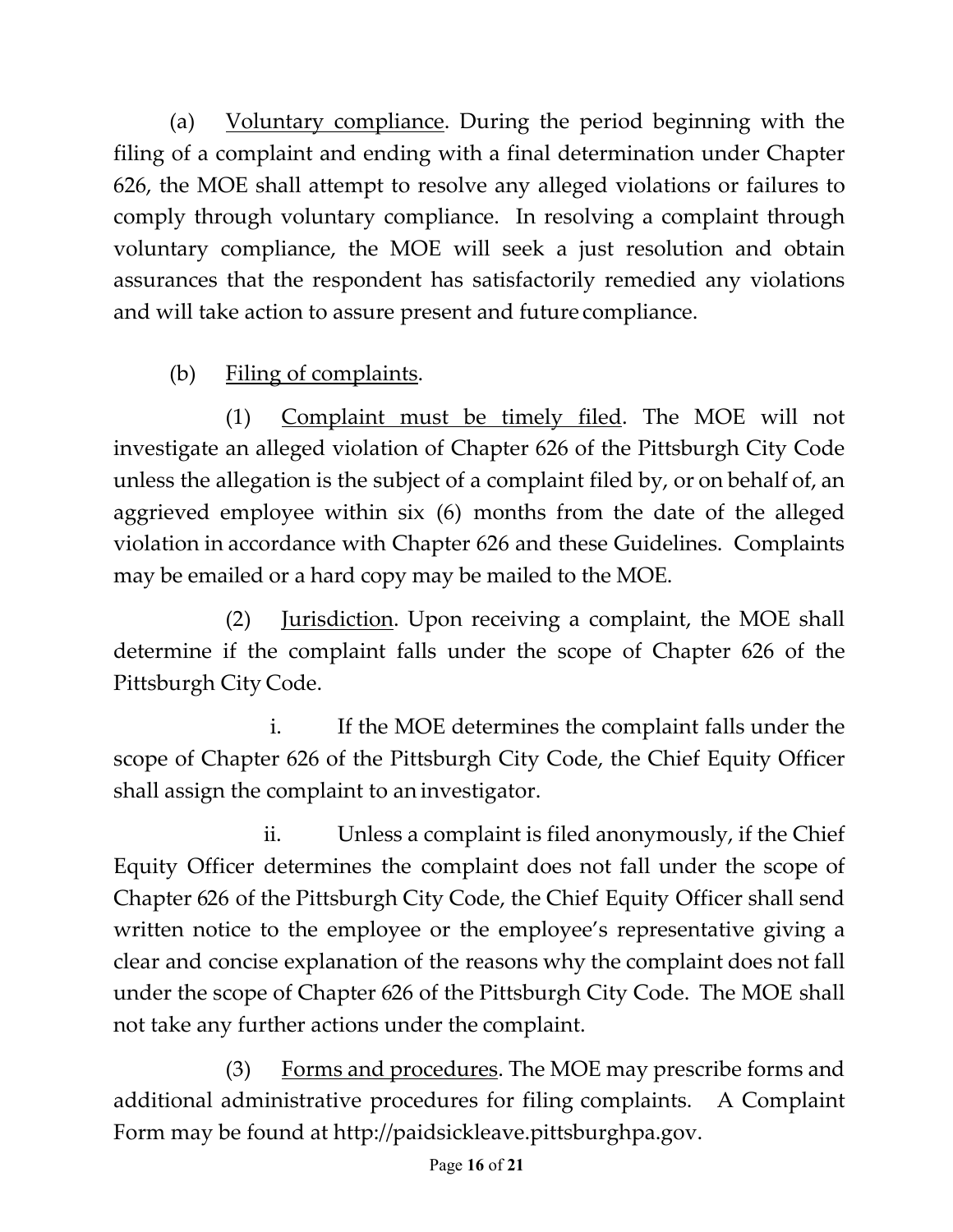(4) Holidays. If the last day for filing a complaint falls on a city, state, or federal holiday, a complaint received on the next regular city business day following the holiday will be deemed filed on the last day for filing the complaint.

(5) Mailed complaints. A complaint received by United States mail will be deemed filed on the date the complaint is postmarked or the postage meter date if there is no postmark.

(c) Investigation of complaints.

(1) Fairness, impartiality, and objectivity. The MOE shall perform investigations in a fair, impartial, and objective manner, according to the procedures in this Guideline.

(2) Forms and procedures. The Chief Equity Officer may prescribe forms and additional administrative procedures for the investigation of complaints.

(3) Presentation and collection of evidence.

i. The investigator shall allow the complainant and the respondent a full opportunity to present witness statements, documents, or other information relevant to the allegations in the complaint and shall take, or cause to be taken, the following actions within ten (10) business days of being assigned a complaint: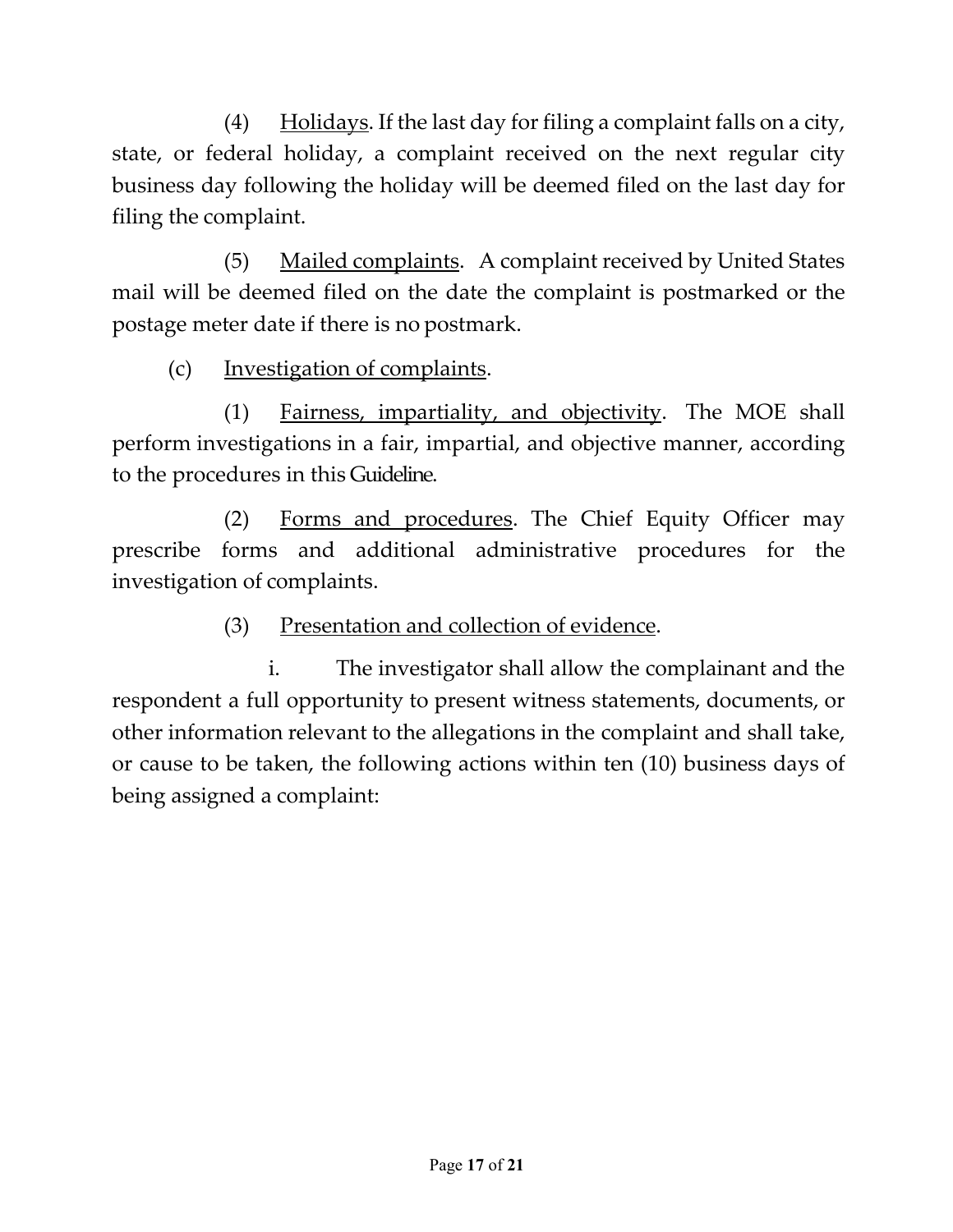- (A) Make all reasonable efforts to schedule an initial interview with the complainant; and
- (B) Serve the respondent with a copy of the complaint and a request for responsive information, along with a notice that the respondent has twenty-one (21) days to provide information in response to the complaint. If the respondent responds to the complaint by acknowledging the violation and recommending steps to come into compliance voluntarily, then the investigator may stop investigating and the Chief Equity Officer may dismiss the complaint upon compliance.

ii. The complainant and the respondent may submit witness statements and documents during the investigation that prove or disprove the allegations in the complaint. The investigator may request additional witnesses or documents from either party during the investigation.

iii. The MOE may convene a fact-finding hearing during the investigation in accordance with the requirements for practices and procedures before local agencies.

(4) Rules of evidence. Investigations, including fact-finding hearings, are not governed by the formal rules of evidence. The Chief Equity Officer and investigator may consider all relevant information that tends to prove or disprove the allegations in the complaint, regardless of whether the information would be admissible in a court of law.

(d) Final determinations on complaints.

(1) Investigator's determination. The investigator shall submit a recommended determination to the Chief Equity Officer on each complaint assigned to the investigator. The recommendation must state whether the evidence is sufficient or insufficient to establish a violation of Chapter 626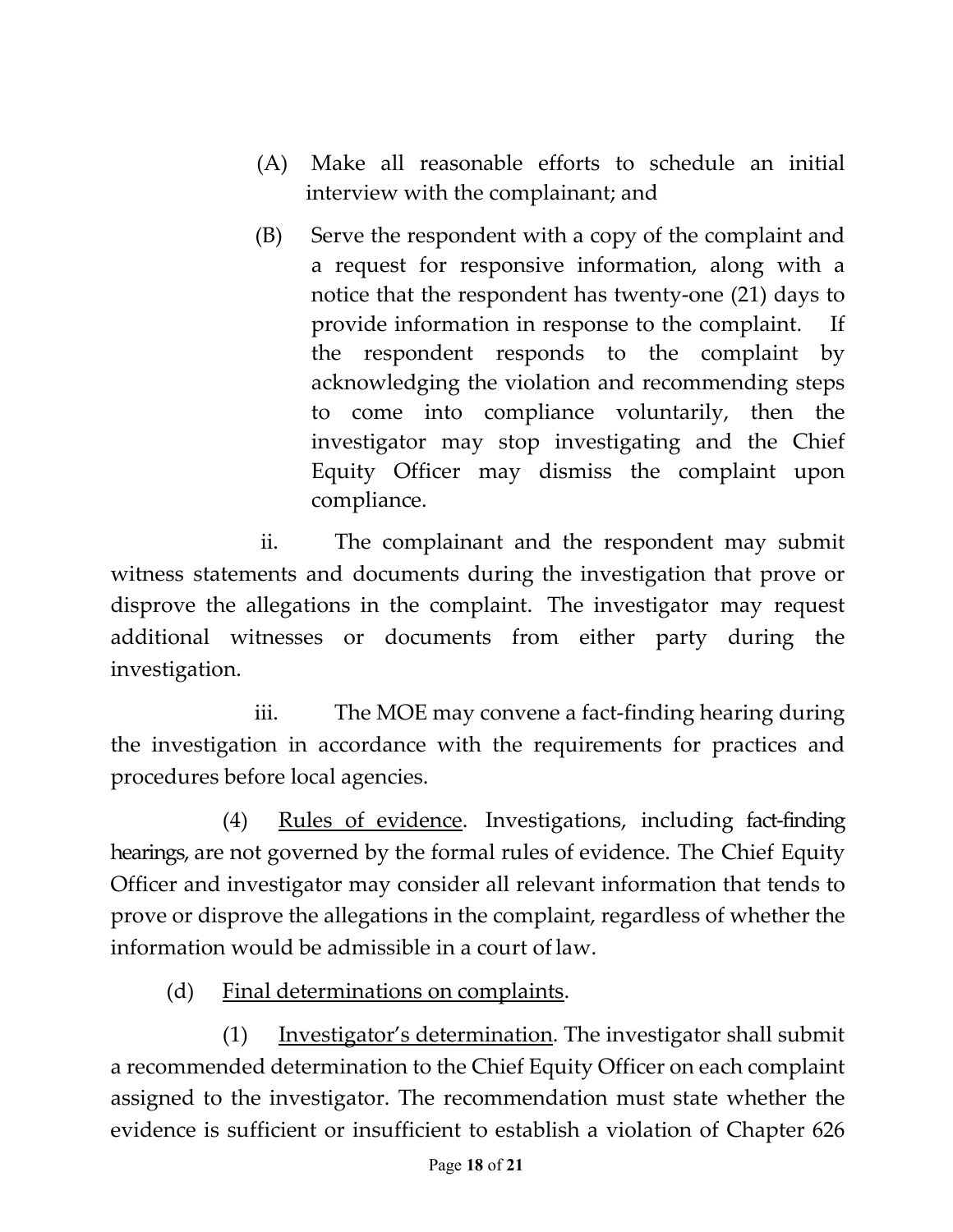based on a preponderance of the evidence submitted during the investigation.

(2) Time for delivering investigator's determination to Chief Equity Officer. The investigator's recommended determination shall be delivered to the Chief Equity Officer within 75 days of assignment of the complaint to the investigator. The investigator shall provide the complainant, respondent, and Chief Equity Officer with written justification concerning any complaint for which a recommended determination is not made within 75 days of the date the complaint is assigned. If the investigator cannot meet the 75-days deadline, the investigator may notify the director, the complainant, and the respondent and provide an estimated date of completion.

(3) Chief Equity Officer's review. The Chief Equity Officer shall administratively review the complaint and the evidence gathered during the investigation, and shall consider the investigator's recommended determination. Within 15 business days of receiving the investigator's recommendation, the Chief Equity Officer shall take one of the following actions:

i. Return the complaint to the investigator for additional analysis or to gather and analyze additional evidence, and the investigator shall perform the tasks assigned by the Chief Equity Officer. The investigator shall prepare a new recommended determination for the Chief Equity Officer's evaluation under this Guideline.

ii. Issue a written notice of dismissal of the complaint to the complainant and the respondent if the Chief Equity Officer concludes that a preponderance of the evidence does not establish aviolation of Chapter 626 of the Pittsburgh City Code.

iii. Issue a written notice of violation and that a penalty will be assessed unless the respondent establishes voluntary compliance to the satisfaction of the Chief Equity Officer within 10 business days of the respondent's receipt of the notice. Notice must be sent to the respondent, with a copy to the complainant, if the Chief Equity Officer concludes that a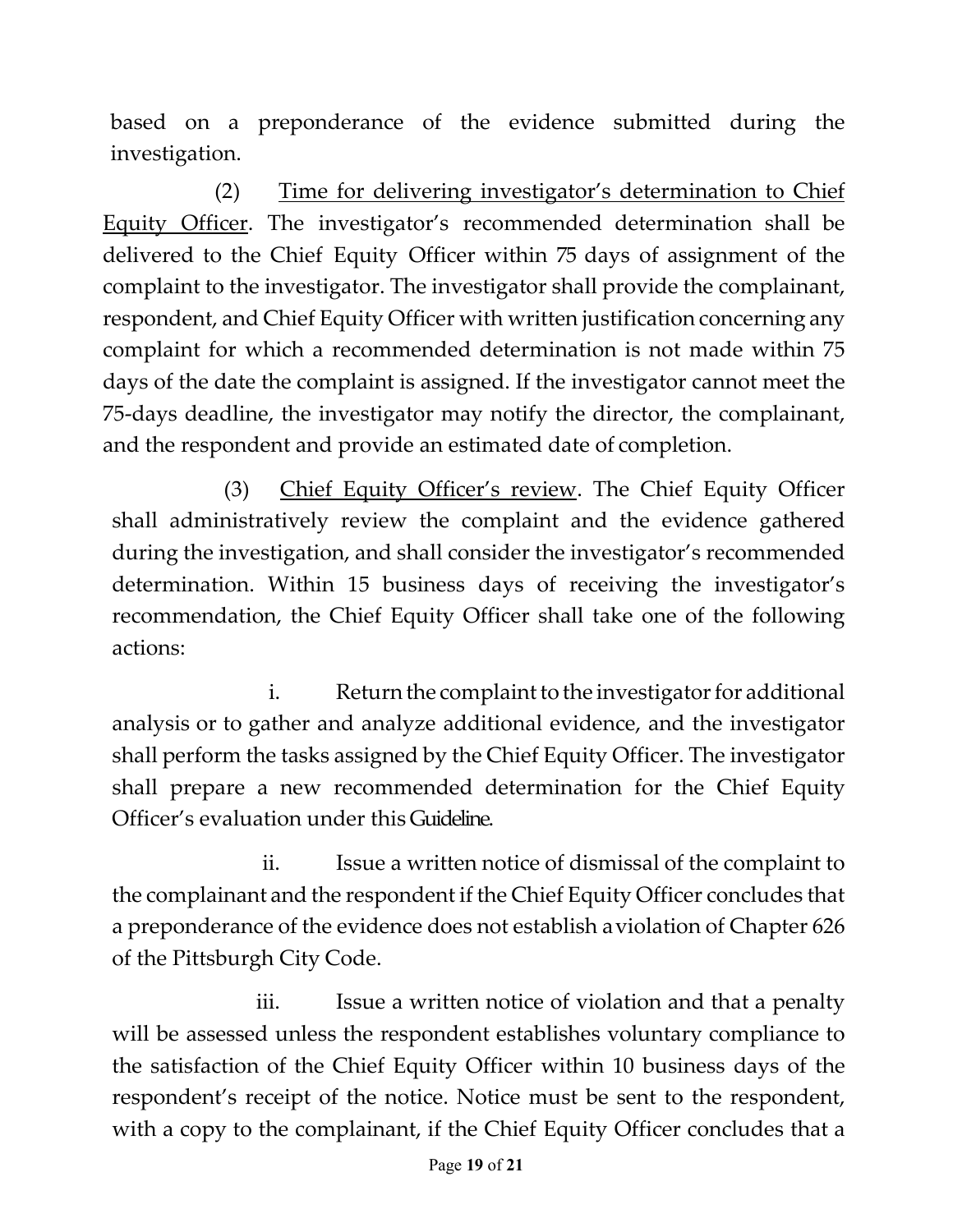preponderance of the evidence establishes a violation of Chapter 626 of the Pittsburgh City Code.

(i) For purposes of this Guideline, written notice is deemed to be received by the respondent three (3) days after the date the written notice is placed in the United States mail with proper postage and properly addressed to the respondent.

(ii) The fact that the notice is returned undelivered or that the return receipt is not signed by the addressee does not affect the validity of the notice.

(4) Time to close complaint. The Chief Equity Officer shall endeavor to close the investigation and determination of all complaints no later than the  $120<sup>th</sup>$  day after the complaint is assigned to an investigator. If the Chief Equity Officer is unable to close the investigation within the 120 day period, the Chief Equity Officer shall notify the complainant and respondent in writing of the reasons for the delay.

(5) Appeal. A final determination by the MOE may be appealed as stated in Guideline 15.

(e) Closure of complaints. The Chief Equity Officer shall close the investigation of a complaint at the earliest to occur of the following:

(1) The complaint is withdrawn by the complainant.

(2) The Chief Equity Officer determines the complaint does not fall under the scope of Chapter 626 of the Pittsburgh City Code.

(3) The Chief Equity Officer determines that the complainant has failed reasonably to cooperate in the investigation of the complaint or has abandoned the complaint.

(4) The Chief Equity Officer determines that the preponderance of the evidence does not establish a violation of Chapter 626 of the Pittsburgh City Code.

(5) The respondent establishes to the satisfaction of the MOE